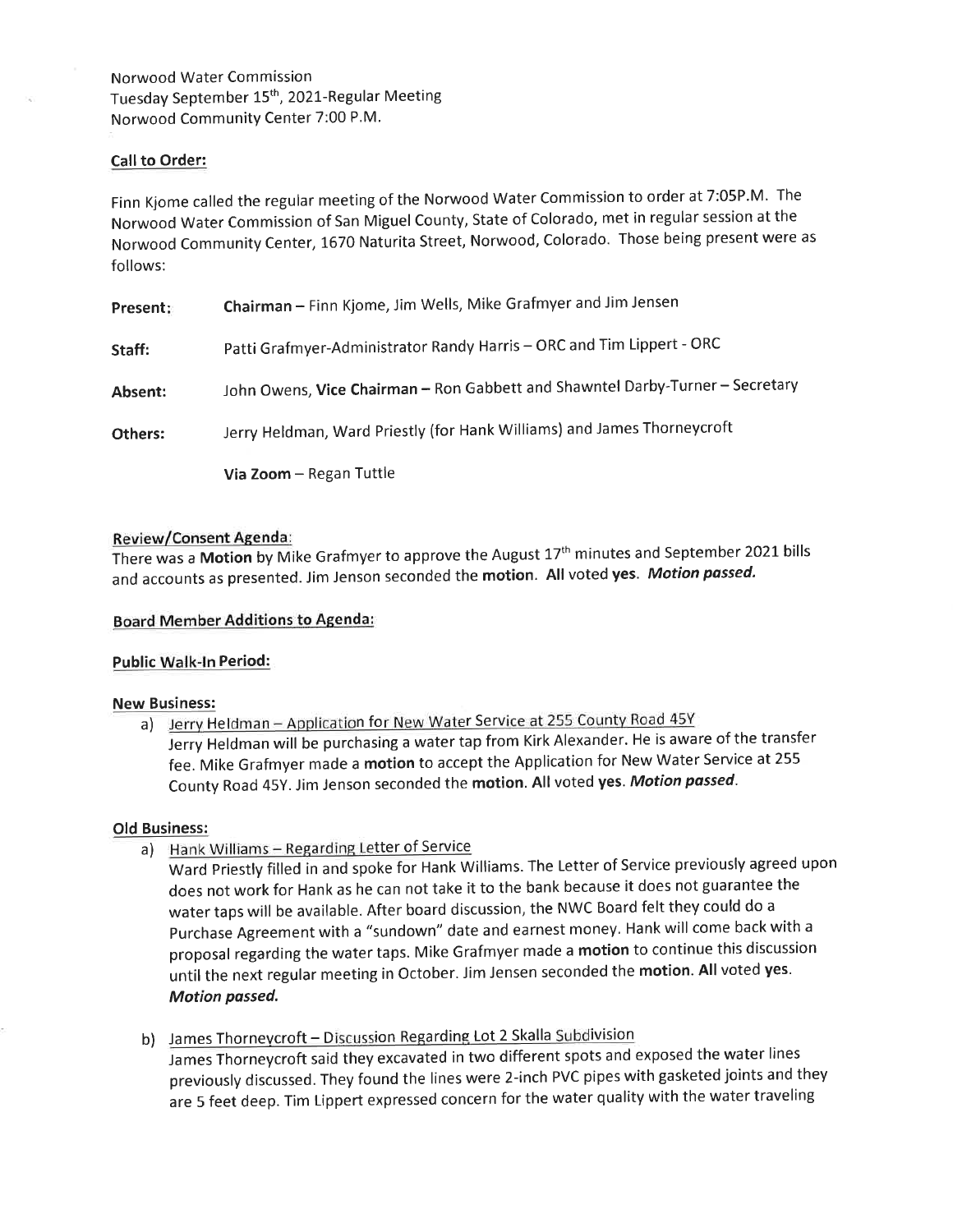Norwood Water Commission

Tuesday September 15th, 2021-Regular Meeting Norwood Community Center 7:00 P.M.

that far in a 2-inch line. After more research, there was still no documentation found as to who actually owns those water lines. Mike Grafmyer made a motion to approve James for a water tap for Lot 2 Skalla Subdivision with the Aha Water System. Jim Jensen seconded the motion. All voted yes. Motion passed.

c) Rav Cossev - Discussion

Ray Cossey was not present. lt was agreed up that we would send him the responses to his questions.

d) Beaver Pines - Approval of Signature for Stipulation

The Norwood water commission opposed it previously. As it went through the court process, Stephen felt our concerns were met or mitigated. We have received the stipulation. Mike Grafmyer made a motion to continue. Jim Wells seconded the motion. All voted yes. Motion possed.

# Staff Reports/Announcements

a) Public Works Director's Report:

Tim Lippert states that they have installed another flushing hydrant at the intersection in Redvale. There is no sign of discoloration when flushing. After some discussion, it was decided that they would install a filter at the meter to see if the previous discolorations are on our end or not. On another note, the Farmer's Water Development Company will be doing a pond run on October 8<sup>th</sup>.

- $1. \;\;$  Chlorine & Turbidity Reports/Fluoride Report/Submitted: All reports have been submitted and have come back ok.
- 2. Water Production versus Usage: We were able to account for 89%.

## b) Board Member Reports:

April Montgomery has reached out to Finn Kjome. She asked if he would speak on behalf of the Norwood Water Commission for the San Miguel River Stakeholders regarding the booster station at Beaver Canyon on the San Miguel River on Monday. He said he will speak at the meeting.

## **Administration Reports:**

patti Grafmyer explained that Stan K. is the contract operator for the Town of Telluride. He has agreed to be our contract operator as well. He is a AA operator but does not have collection or distribution licenses. He is reaching out to someone that he knows that may be able to help us out with that.

Adiourn: